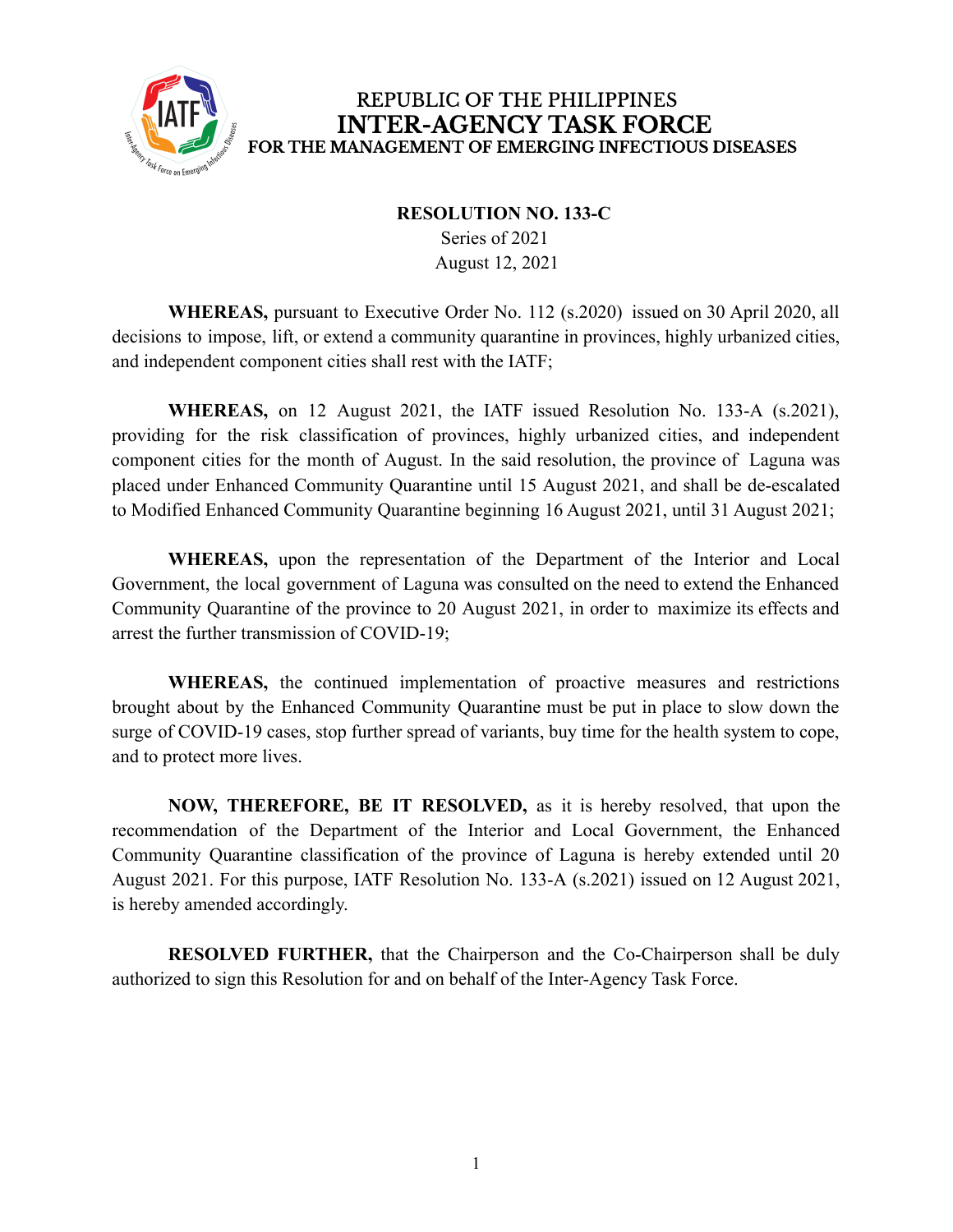

## REPUBLIC OF THE PHILIPPINES INTER-AGENCY TASK FORCE<br>FOR THE MANAGEMENT OF EMERGING INFECTIOUS DISEASES

**APPROVED** this August 13, 2021, via *ad referendum***.**

**FRANCISCO T. DUQUE III** Secretary, Department of Health IATF Chairperson

**KARLO ALEXEI B. NOGRALES** Secretary, Office of the Cabinet Secretariat IATF Co-Chairperson